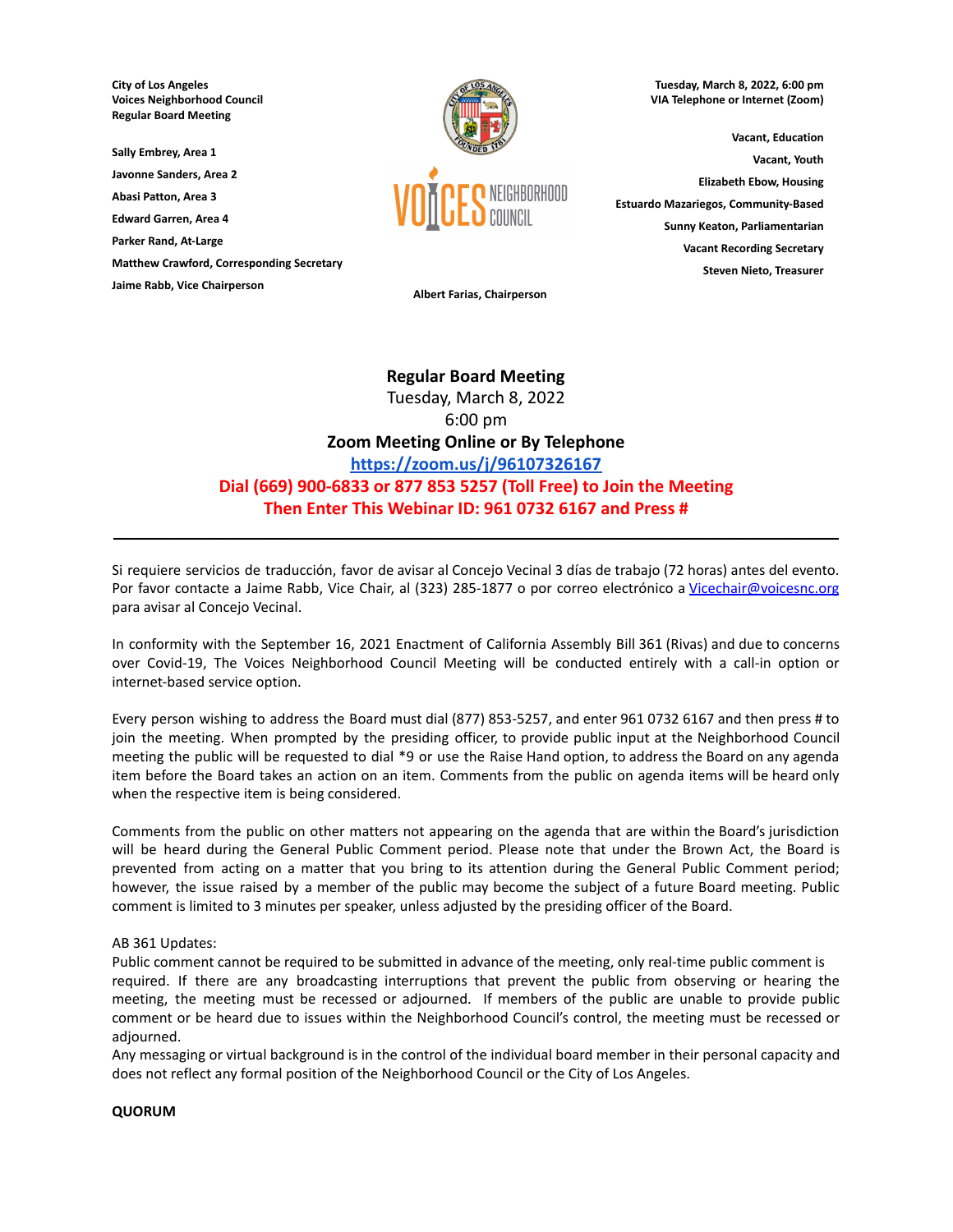The Voices Neighborhood Council has 14 elected positions and one nominated position. The Voices Neighborhood Council must have eight members present for quorum to conduct official business.

# *AGENDA FOR 3/8/2022*

#### *Call to Order Roll Call*

# **Action Items**

All items listed are designated for discussion and possible action by the Voices Neighborhood Council. Council items identified as presentations may be proposed for action by the Council and will be reflected as such in the meeting minutes.

| Item             | Reference<br><b>Number</b> | <b>Matter</b>                                                                                                                                                                                                                                                                                                                                                                                                                                                                                              |  |  |
|------------------|----------------------------|------------------------------------------------------------------------------------------------------------------------------------------------------------------------------------------------------------------------------------------------------------------------------------------------------------------------------------------------------------------------------------------------------------------------------------------------------------------------------------------------------------|--|--|
| $\mathbf{1}$ .   | 0322-01                    | General Public Comment on Non-Agenda Items (limit 3 minutes per speaker)                                                                                                                                                                                                                                                                                                                                                                                                                                   |  |  |
| 2.               | 0322-02                    | <b>Community/Government Reports and Announcements</b><br>A. LAPD Senior Lead Officers -Southwest and 77th St.<br>B. Office of Supervisor Holly Mitchell's office - Alfonso Ruiz-Delgado<br>State Senator Sydney Kamlager-Dove's office - Josef Siroky<br>C.<br>Congressmember Karen Bass' office - Allen Moret<br>D.<br>Council District 9 - Kendal Lake<br>E.,<br>Mayor's Office - Edith Vega<br>F.<br>G. USC Civic Engagement- Steve Wesson<br>H. Department of Neighborhood Empowerment- Daniel Johnson |  |  |
| $\overline{3}$ . | 0322-03                    | Treasurer's Report: Monthly Expenditure Report<br>Review and discussion of VoicesNC Budget and MERs for February 2022.<br>Member/Committee: S. Nieto, Treasurer<br>Proposed Action 1: Motion to APPROVE the February 2022 MERs. MERs to be submitted by March 31, 2022.<br>Perform BAC.                                                                                                                                                                                                                    |  |  |
| 4.               | 0322-04                    | <b>Meeting Minutes</b><br>Review and discussion of minutes from the February (2/8/22) meeting.<br>Member/Committee: A. Farias<br>Proposed Action: Motion to APPROVE the minutes for the February 2022 General Board Meeting.                                                                                                                                                                                                                                                                               |  |  |
| $\overline{5}$ . | 0322-05                    | <b>NPG Request from Project Peacemakers</b><br>Presentation by Kelie Sturgis, Project Peacemakers<br>Member/Committee: A. Farias<br>Proposed Action: Motion to APPROVE the Neighborhood Purpose Grant request not to exceed \$4,000.                                                                                                                                                                                                                                                                       |  |  |
| 6.               | 0322-06                    | <b>Presentation on Voter Turnout Plan</b><br>Member/Committee: E. Mazariegos / J. Rabb / BOP Committee<br>Proposed Action: Motion to APPROVE not to exceed \$1,000 for door hangers/material to increase voter<br>turnout for elections.                                                                                                                                                                                                                                                                   |  |  |
| $\overline{7}$ . | 0322-07                    | Digital and social media policy: Council File 20-0963<br>Member/Committee: A. Farias<br>Proposed Action: Motion to APPROVE community impact statement regarding the social media policy on CF:<br>20-09623.                                                                                                                                                                                                                                                                                                |  |  |
| 8.               | 0322-08                    | <b>Committee &amp; Liaison Reports Assignments</b><br>Council to report on committee and liaison activities and invite interested stakeholders to participate in<br>scheduled meetings.<br>• BOP Committee - update on Think Outside the Box, Library Mural Project                                                                                                                                                                                                                                        |  |  |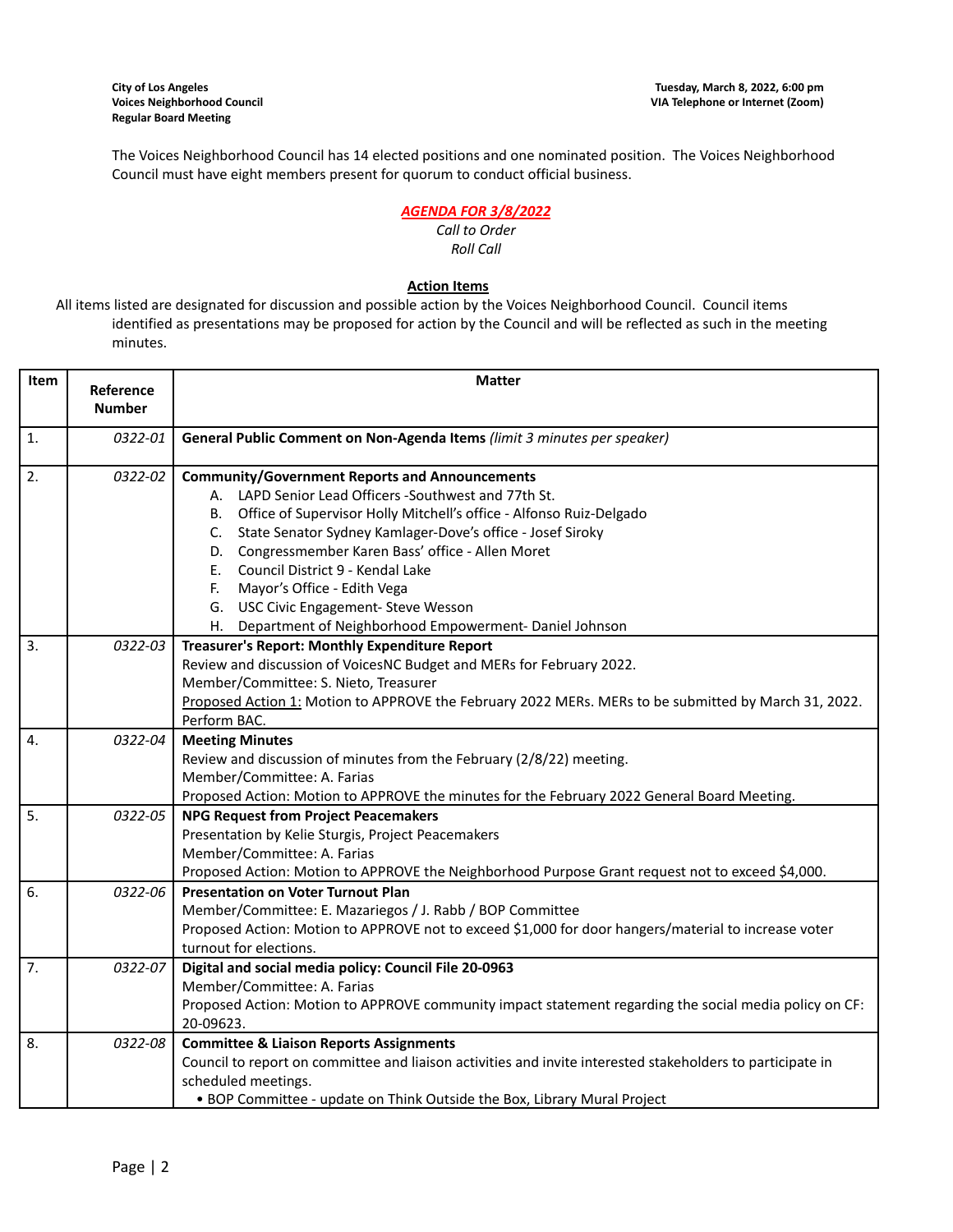|     |         | • Planning & Land Use Committee                                                                            |  |  |  |
|-----|---------|------------------------------------------------------------------------------------------------------------|--|--|--|
|     |         | • Health and Safety Committee                                                                              |  |  |  |
|     |         | • Budget & Finance Committee                                                                               |  |  |  |
|     |         | • Ad hoc Sustainability Committee                                                                          |  |  |  |
|     |         | • Ad hoc Business Committee                                                                                |  |  |  |
|     |         | • LA LGBTQ+ Alliance of Neighborhood Councils Liaison                                                      |  |  |  |
|     |         | • CPAB - 77th Liaison & Southwest Liaison                                                                  |  |  |  |
|     |         | • Homeless Liaison                                                                                         |  |  |  |
|     |         | • SLAANC Liaison                                                                                           |  |  |  |
|     |         | • Area Representatives (1, 2, 3, 4 and At-Large)                                                           |  |  |  |
|     |         | Proposed Action: Council to establish standing committee, to assign committee chairs, members and liaisons |  |  |  |
| 9.  | 0322-09 | <b>Voices Vacancies</b>                                                                                    |  |  |  |
|     |         | Review and discussion of vacant council seat, unassigned committees, liaisons, liaison alternates, and     |  |  |  |
|     |         | recruitment of community stakeholders for committee assignment. Discuss council member absences. Invite    |  |  |  |
|     |         | all committee members to be sworn in during the February meeting.                                          |  |  |  |
|     |         | Member/Committee: A. Farias                                                                                |  |  |  |
|     |         | Proposed Action: 1) Council to appoint vacant board seats - Recording Secretary, Education Rep and Youth   |  |  |  |
|     |         | Rep                                                                                                        |  |  |  |
| 10. | 0322-10 | <b>General Board Announcements on Non-Agenda Items (Not for Discussion)</b>                                |  |  |  |
|     |         | • Community Clean Up Event on Saturday, 3/19 (9am-12noon) at Augustus Hawkins HS.                          |  |  |  |
|     |         |                                                                                                            |  |  |  |

### **ADJOURNMENT**

As a covered entity under Title II of the Americans with Disabilities Act, the City of Los Angeles does not discriminate on the basis of disability and upon request will provide reasonable accommodation to ensure equal access to its programs, services, and activities. Sign language interpreters, assistive listening devices, or other auxiliary aids and/or services may be provided upon request. To ensure availability of services, please make your request at least 3 business days (72 hours) prior to the meeting by contacting the Department of Neighborhood Empowerment by calling (213) 978-1551 or email: NCsupport@lacity.org

**PUBLIC POSTING OF AGENDAS** – Neighborhood Council agendas are posted for public review as follows:

- Vermont Square Library, 1201 W. 48th St. Los Angeles, CA 90037
- [www.voicesnc.org](http://www.voicesnc.org)
- You can also receive our agendas via email by subscribing to L.A. City's Early [Notification](https://www.lacity.org/government/subscribe-agendasnotifications/neighborhood-councils) System (ENS)

#### **NOTICE TO PAID REPRESENTATIVES-**

If you are compensated to monitor, attend, or speak at this meeting, City law may require you to register as a lobbyist and report your activity. See Los Angeles Municipal Code Section 48.01 et seq. More information is available at ethics.lacity.org/lobbying.. For assistance, please contact the Ethics Commission at (213) 978-1960 or [ethics.commission@lacity.org](mailto:ethics.commission@lacity.org).

### **PUBLIC ACCESS OF RECORDS**

In compliance with Government Code section 54957.5, non-exempt writings that are distributed to a majority or all of the board in advance of a meeting may be viewed at our website: [www.VoicesNC.org](http://www.voicesnc.org) or at the scheduled meeting. In addition if you would like a copy of any record related to an item on the agenda, please contact 323-285-1877 or email at: [VoicesNC90037@gmail.com.](mailto:VoicesNC90037@gmail.com)

#### **RECONSIDERATION AND GRIEVANCE PROCESS**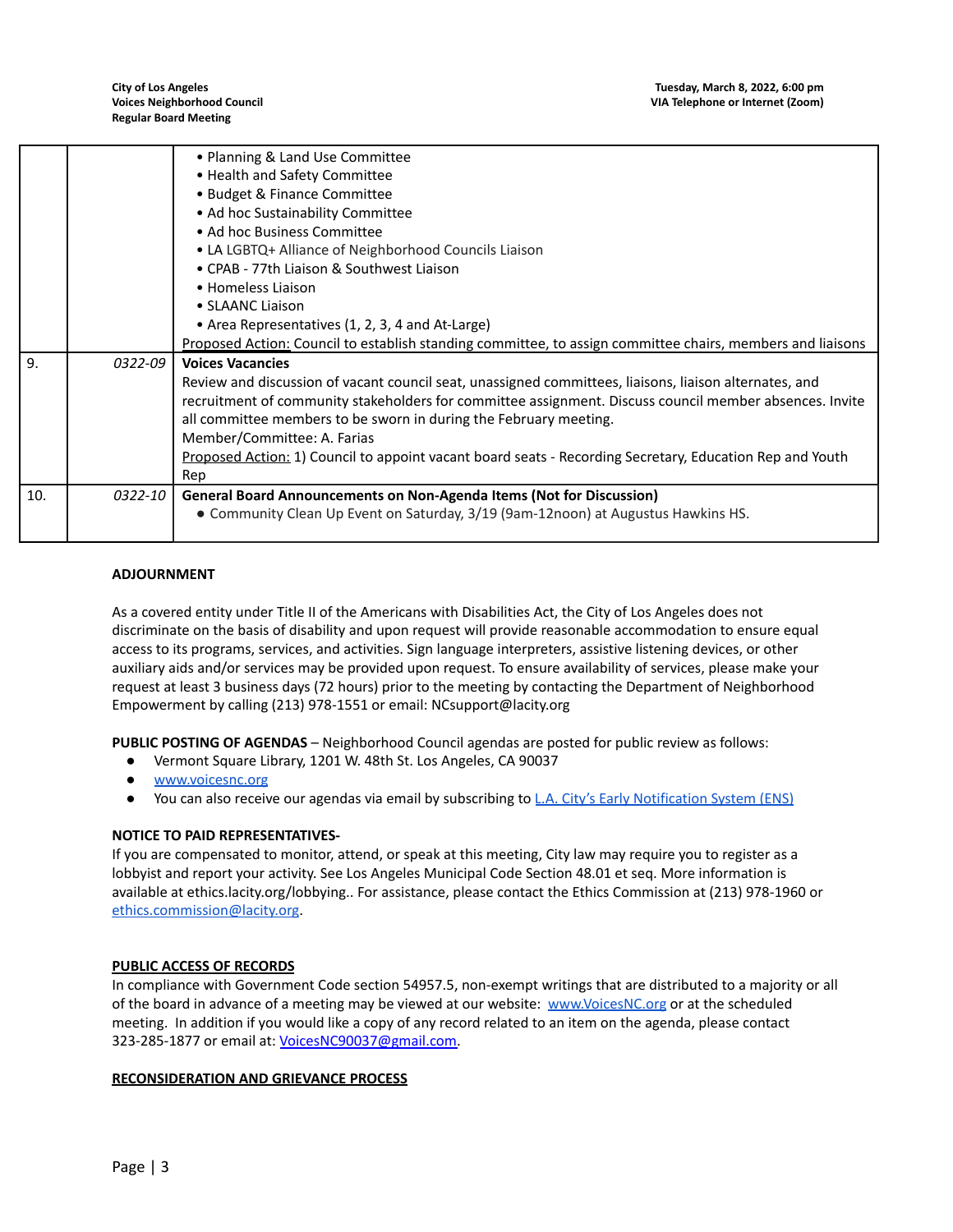For information on the Voices NC's process for board action reconsideration, stakeholder grievance policy, or any other procedural matters related to this Council, please consult the Voices NC Bylaws. The Bylaws are available at our Board meetings and at [www.VoicesNC.org](http://www.voicesnc.org).

# **Voices NC Council Vacancy**

Interested stakeholders can email a Letter of Intent to [chair@voicesnc.org](mailto:chair@voicesnc.org). Additional information about Voices NC is available at [https://VoicesNC.org](https://protect-us.mimecast.com/s/E5C9CqxMrGcYVDosZ0ERi).

| <b>Council Vacancy</b>      | <b>Description</b>                                                                                                                                                                                                                                                                                                                                                                                                                                                                                                                                                |
|-----------------------------|-------------------------------------------------------------------------------------------------------------------------------------------------------------------------------------------------------------------------------------------------------------------------------------------------------------------------------------------------------------------------------------------------------------------------------------------------------------------------------------------------------------------------------------------------------------------|
| 1. Recording Secretary      | The Recording Secretary records the minutes of each regular and special board<br>meeting, maintain and archive all regular and special board meeting records. Make a<br>record of each meeting available to the public and the Board by suitable means in a<br>timely manner. The Recording Secretary may delegate a person to take minutes at a<br>meeting in the event of an absence.                                                                                                                                                                           |
| 2. Education Representative | The Education Representative represents the interest of students and educators within<br>our community. This representative should be informed on the issues and concerns<br>related to educational organizations and institutions within Voices Neighborhood<br>Council boundaries.                                                                                                                                                                                                                                                                              |
| 3. Youth Representative     | The Youth Representative is appointed by the Board and must be at least sixteen (16)<br>years of age at the time of appointment. This representative should be informed on the<br>issues and concerns related to area youth and/or youth culture. If the appointed Youth<br>Representative is less than eighteen (18) years of age, the person is excluded from<br>voting on the (1) expenditure of Voices Neighborhood Council funds; (2) the hiring or<br>firing of staff of the Voices Neighborhood Council; or (3) entering into contracts and<br>agreements. |

| <b>Voices NC Council Liaisons</b> |                                       |                        |                         |
|-----------------------------------|---------------------------------------|------------------------|-------------------------|
| <b>Council Liaison</b>            | <b>Meeting Time</b>                   | <b>Assigned Member</b> | <b>Alternate Member</b> |
| 1. SLAANC                         | Third Thursday of the month (6:30pm)  | <b>Albert Farias</b>   | Matthew Crawford        |
| 2. LAPD 77th C-PAB                | Second Thursday of the month (6:00pm) | Jaime Rabb             | <b>Matthew Crawford</b> |
| 3. LAPD Southwest C-PAB           | First Monday of the month (6:30pm)    |                        |                         |
| 4. Homelessness                   | Every Other Month (TBD) (6:30pm)      | Elizabeth Ebow         |                         |
| 5. Resilience/Disaster            | <b>TBD</b>                            |                        |                         |
| <b>Preparedness</b>               |                                       |                        |                         |
| 6. Budget Advocate                | First Monday of the month (7:00pm)    |                        |                         |
| 7. Neighborhood Council           | <b>TBD</b>                            |                        |                         |
| <b>Sustainability Alliance</b>    |                                       |                        |                         |

## **Voices NC Council Financial Responsibilities**

| <b>Primary Signer</b> | n <sup>nd</sup> Signer | <b>Alternate Signer</b> | 1 <sup>st</sup> Bankcard holder | 1 2 <sup>nd</sup> Bankcard holder |
|-----------------------|------------------------|-------------------------|---------------------------------|-----------------------------------|
| د . Nieto (Treasurer) | Farias<br>Α.           | . Rabb                  | A. Farias                       | Rabb                              |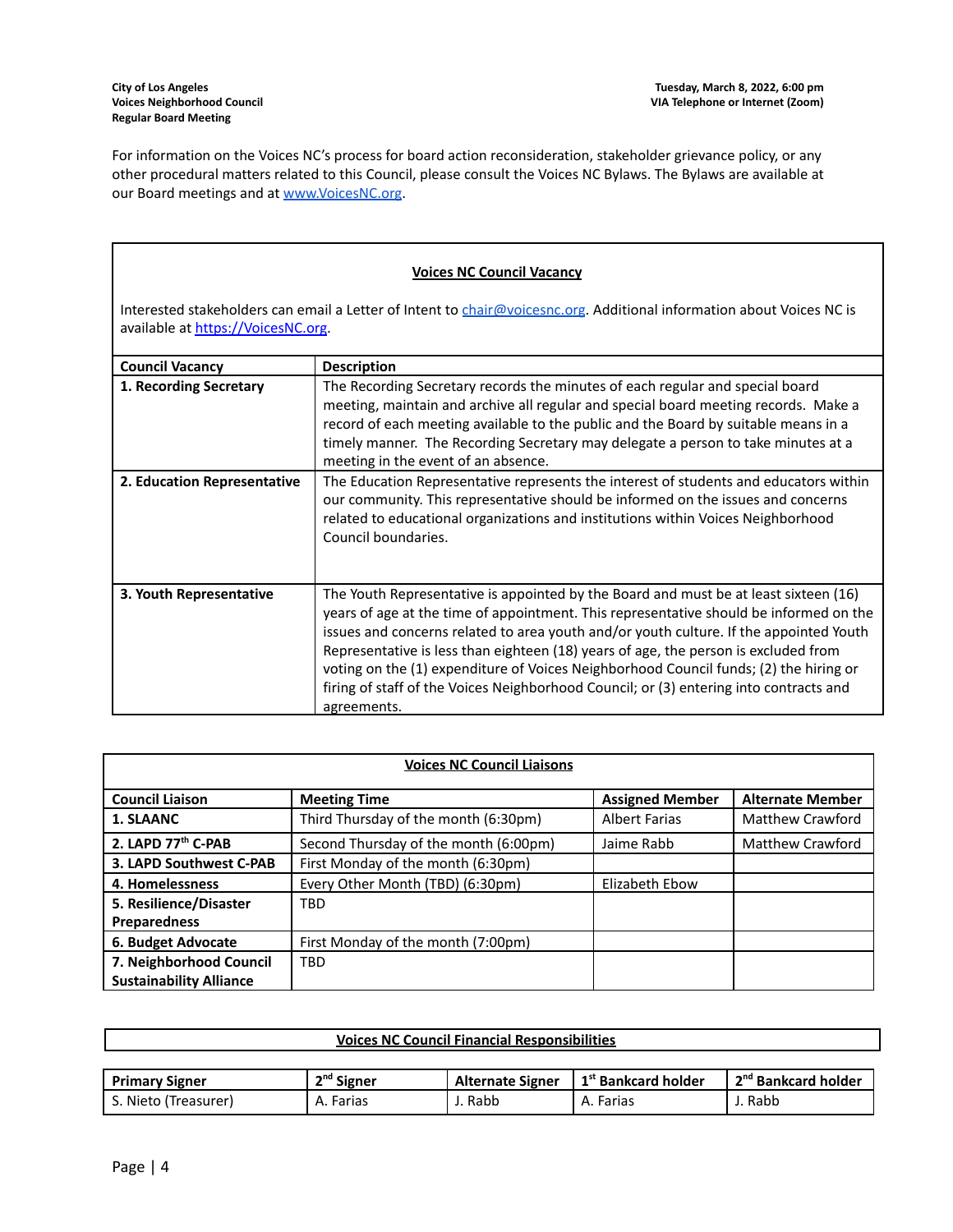## **Voices NC Standing Committees**

All meetings are open to the public and will be posted on [www.empowerla.org](http://www.empowerla.org). All meetings will be held at Vermont Square Library unless otherwise posted. For more about Voices NC Standing Committees refer to Bylaws, Article VI, and *Section 1.*

| <b>Standing</b><br><b>Committees</b>                       | <b>Assigned Member</b>                                   | <b>Description</b>                                                                                                                                                                                                                                                                                                                                                                                                                                                                                                                                                                                                                                                                                                                                              |
|------------------------------------------------------------|----------------------------------------------------------|-----------------------------------------------------------------------------------------------------------------------------------------------------------------------------------------------------------------------------------------------------------------------------------------------------------------------------------------------------------------------------------------------------------------------------------------------------------------------------------------------------------------------------------------------------------------------------------------------------------------------------------------------------------------------------------------------------------------------------------------------------------------|
| 1. Beautification,<br>Outreach and<br>Programming<br>(BOP) | Sara Zurita<br>(stakeholder)                             | The BOP Committee will have the responsibility to discuss issues, promote<br>partnerships on projects and brainstorm ideas to encourage greater<br>community involvement and support. The committee will explore issues<br>and ideas in order to define community identity and values by giving voice<br>to its citizens and providing a form for group action and expression. Also<br>outreach to the VNC stakeholders by utilizing any acceptable and Board<br>media<br>approved<br>forms<br>of<br>(e.g.<br>flyers,<br>newsletters,<br>print,<br>television/electronic media, signs, banners, website, etc.) to inform<br>stakeholders regarding projects and events. The Chair selects meeting<br>site, date and time and meets as directed in these Bylaws. |
| 2. Budget &<br><b>Finance</b>                              | <b>Steven Nieto</b>                                      | The Budget and Finance Committee Investigate and pursue sources of<br>income and funding. Make an initial review of project proposals and<br>provide a report to the VNC board with recommendations. Generate a<br>budget for each fiscal year, showing planned income and expenditures.<br>And, maintain the Council budget current and report any issues to the<br>Board.                                                                                                                                                                                                                                                                                                                                                                                     |
| 3. Planning & Land<br><b>Use</b>                           | Edward Garren &<br>Estuardo<br>Mazariegos<br>(Co-chairs) | The Planning & Land Use Committee shall review, take public input, report<br>on and make recommendations of actions to the Board on any land use,<br>beautification, and planning issues affecting the community in order to<br>improve the health and quality of life of its citizens. The committee also<br>reviews and recommends action regarding building development projects<br>requiring land use permits within the VNC boundaries; advocates<br>positions on land use and building design for the betterment of the<br>community; and considers and provides recommendations to Council on<br>other topics, such as rezoning, applications, development permits, and<br>any subdivision that require council approval.                                |
| <b>4. Senior Services</b>                                  |                                                          | The Senior Services Committee addresses the needs of senior citizens in<br>the community and provides an environment where seniors can discuss<br>current issues, share ideas and voice their concerns. The committee will<br>be supportive of programs and services that provide seniors with<br>maximum vitality and independence. It will identify, monitor and address<br>issues that have impact upon seniors' quality of life. The committee will<br>promote "Healthy Aging" by creating an environment where individual<br>differences and needs are recognized; by promoting multicultural<br>awareness, understanding and interaction; and by serving as a bridge to<br>access government information and resources.                                   |
| 5. Youth &<br><b>Education</b>                             |                                                          | The Youth & Education Committee addresses the issues, concerns,<br>programs and services related to the education of children, youth and<br>adults and developing specific strategies and policies for influencing and<br>achieving constructive outcomes within schools, classrooms, and other<br>education/learning centers that serve the Voices community. Additionally,                                                                                                                                                                                                                                                                                                                                                                                    |